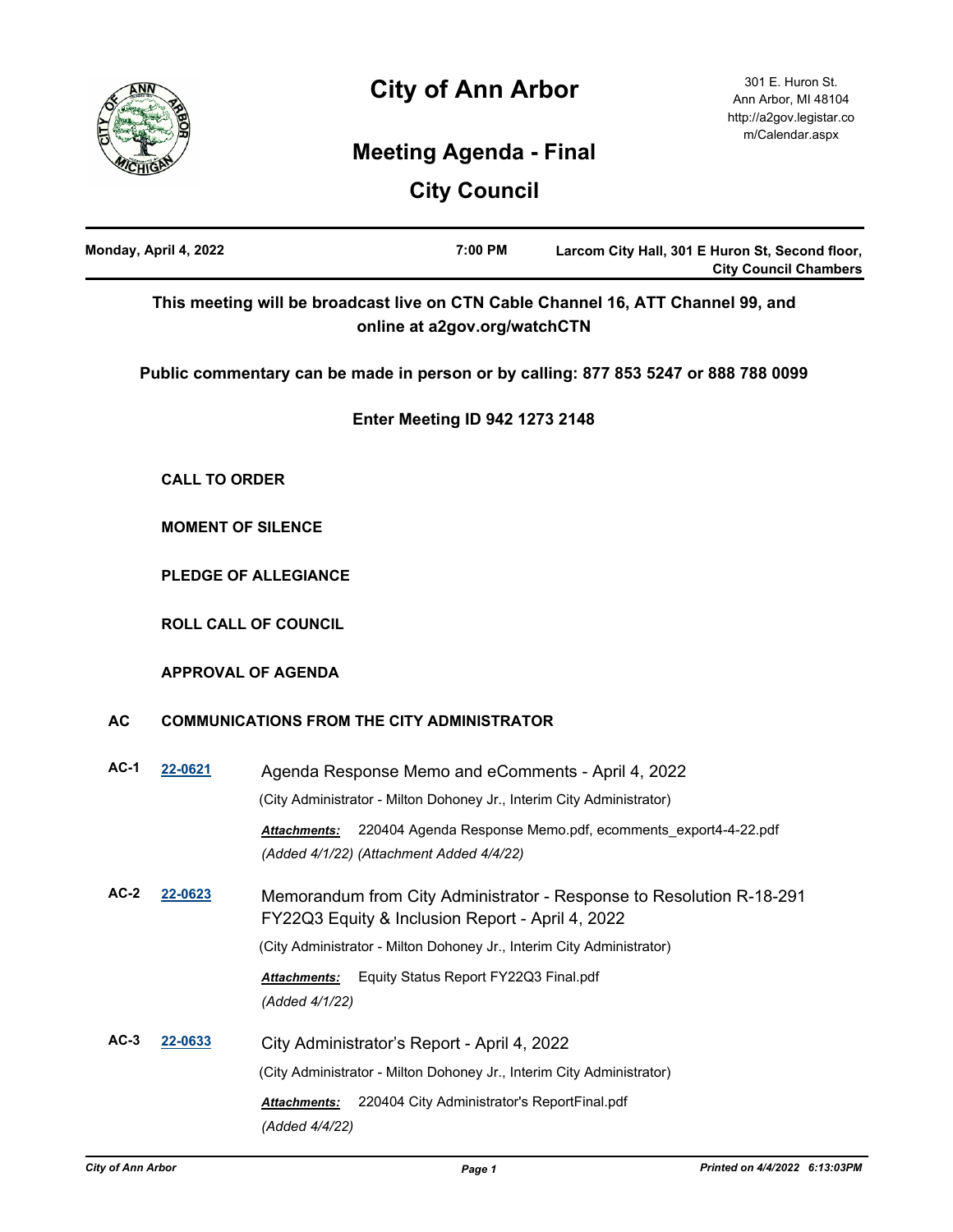#### **INT INTRODUCTIONS**

**INT-1 [22-0500](http://a2gov.legistar.com/gateway.aspx?M=L&ID=29678)** Independent Community Police Oversight Commission Monthly Update (City Administrator - Milton Dohoney Jr., Interim City Administrator)

**PUBLIC COMMENTARY - RESERVED TIME (3 MINUTES PER SPEAKER)**

**\* (SPEAKERS ARE NOT PERMITTED TO GRANT THEIR RESERVED TIME TO AN ALTERNATE SPEAKER)**

**\* ACCOMMODATIONS CAN BE MADE FOR PERSONS NEEDING ASSISTANCE WHILE ADDRESSING COUNCIL**

**FOR ZOOM MEETINGS, PHONE CALLERS CAN PRESS \*9 TO RAISE HANDS AND \*6 TO UNMUTE THEIR PHONES WHEN CALLED UPON TO SPEAK.**

- **1. Adrian Ashtari Resolution to Direct the Allocation of ARPA Funds (DS-2) (In Person)**
- **2. Jim Pyke Resolution to Direct the Allocation of ARPA Funds (DS-2) (In Person)**
- **3. Aidan Sova Resolution to Direct the Allocation of ARPA Funds (DS-2) (In Person)**
- **4. Ariah Schugat Resolution to Direct the Allocation of ARPA Funds (DS-2) (Phone)**
- **5. Sharif-Ahmed Krabti Resolution to Direct the Allocation of ARPA Funds (DS-2) (DS-2) (Phone)**
- **6. Todd Ziegler Resolution to Direct the Allocation of ARPA Funds (Unarmed Police Response) (DS-2) (Phone)**
- **7. William Lopez Resolution to Direct the Allocation of ARPA Funds (DS-2) (Phone)**
- **8. Tom Stulberg Resolution to Direct the Allocation of ARPA Funds (DS-2) (Phone)**
- **9. Kelly Moore Resolution to Direct the Allocation of ARPA Funds (DS-2) (Phone)**
- **10. Brett Jones Resolution to Direct the Allocation of ARPA Funds (Universal Basic Income) (DS-2) (Phone)**

#### **Alternates:**

**1. Petals Sandcastle - Resolution to Direct the allocations of ARPA Funds (Art fund allocations) (DS-2) (In Person)**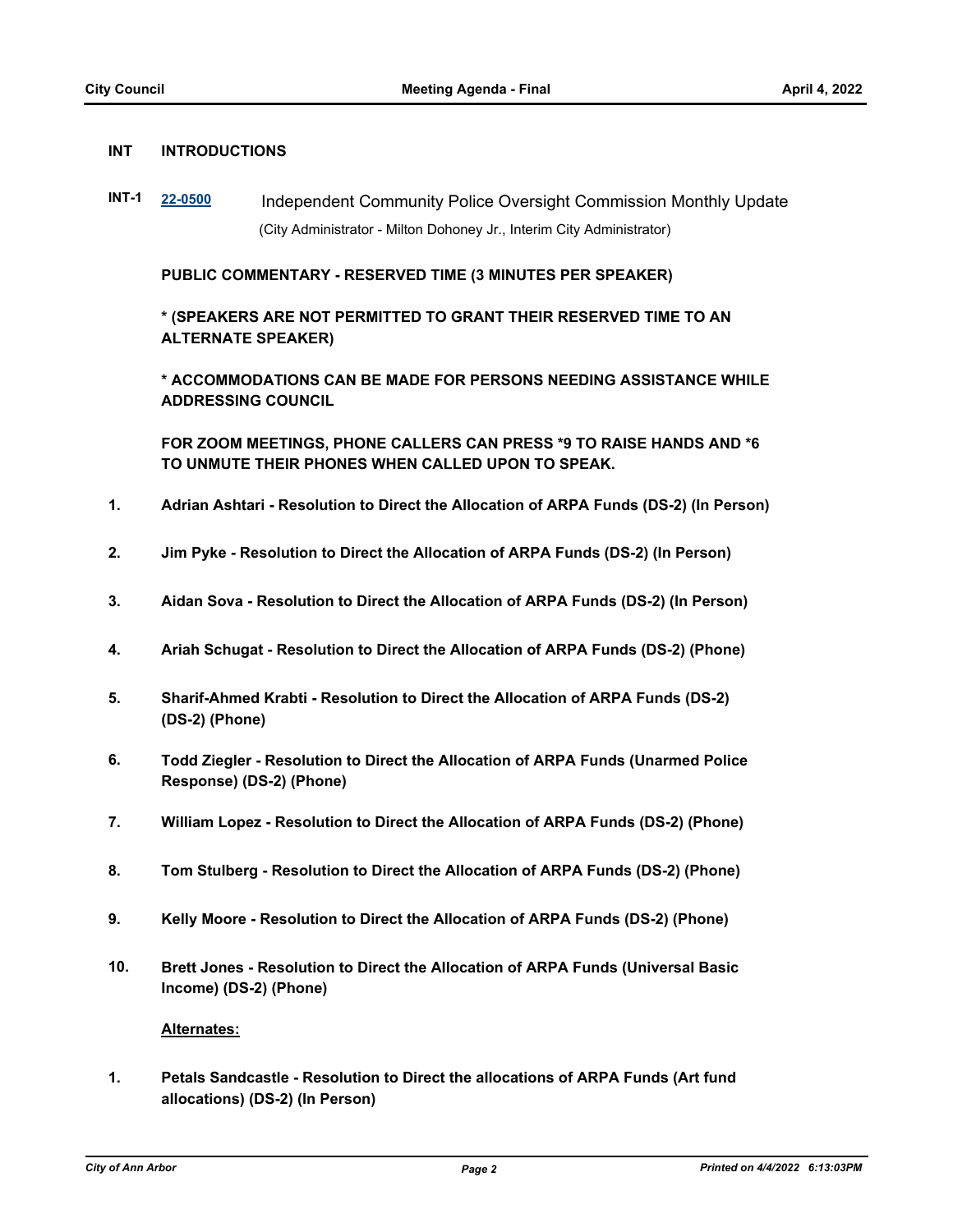#### **2. Michelle Hughes - Resolution to Direct the allocations of ARPA Funds (DS-2) (Phone)**

#### **CC COMMUNICATIONS FROM COUNCIL**

### **MC COMMUNICATIONS FROM THE MAYOR**

- **MC-1 [22-0568](http://a2gov.legistar.com/gateway.aspx?M=L&ID=29746)** Appointments Confirmations (Mayor's Office) *(Referred from the 3/21/22 Regular Session)*
- **MC-2 [22-0588](http://a2gov.legistar.com/gateway.aspx?M=L&ID=29766)** Nominations and Appointments for April 4, 2022 (Mayor's Office)

## **CA CONSENT AGENDA**

**CA-1 [22-0591](http://a2gov.legistar.com/gateway.aspx?M=L&ID=29769)** Resolution to Close Monroe Street between State Street and Oakland Avenue for the Jeffries Hall Building Naming Dedication and Ribbon Cutting on Wednesday, April 13, 2022 from 11:00 AM until 2:00 PM

(Community Services - Derek Delacourt, Community Services Area Administrator)

*Attachments:* Jeffries Hall Naming Dedication Map.pdf

**CA-2 [22-0502](http://a2gov.legistar.com/gateway.aspx?M=L&ID=29680)** Resolution to Close N. Fourth Avenue and E. Ann Street for the 25th Annual African-American Downtown Festival, Friday, June 3, 2022 to Saturday, June 4, 2022

(Community Services - Derek Delacourt, Community Services Area Administrator)

*Attachments:* African American Festival Map

**CA-3 [22-0474](http://a2gov.legistar.com/gateway.aspx?M=L&ID=29658)** Resolution to Approve a Purchase Order to Environmental Systems Research Institute, Inc. (ESRI) to Enter a Geographic Information System Software Three-Year Enterprise License and Maintenance Agreement (ELA) and appropriate \$39,464 from the Information Technology Fund Balance (\$247,500.00) **(8 Votes Required)**

(Information Technology Services - Tom Shewchuk, ITSU Director)

EsriQuote\_Q-453578\_AnnArborMI\_SmallGovernmentEnterpriseAgreement *Attachments:* \_updated\_022422.pdf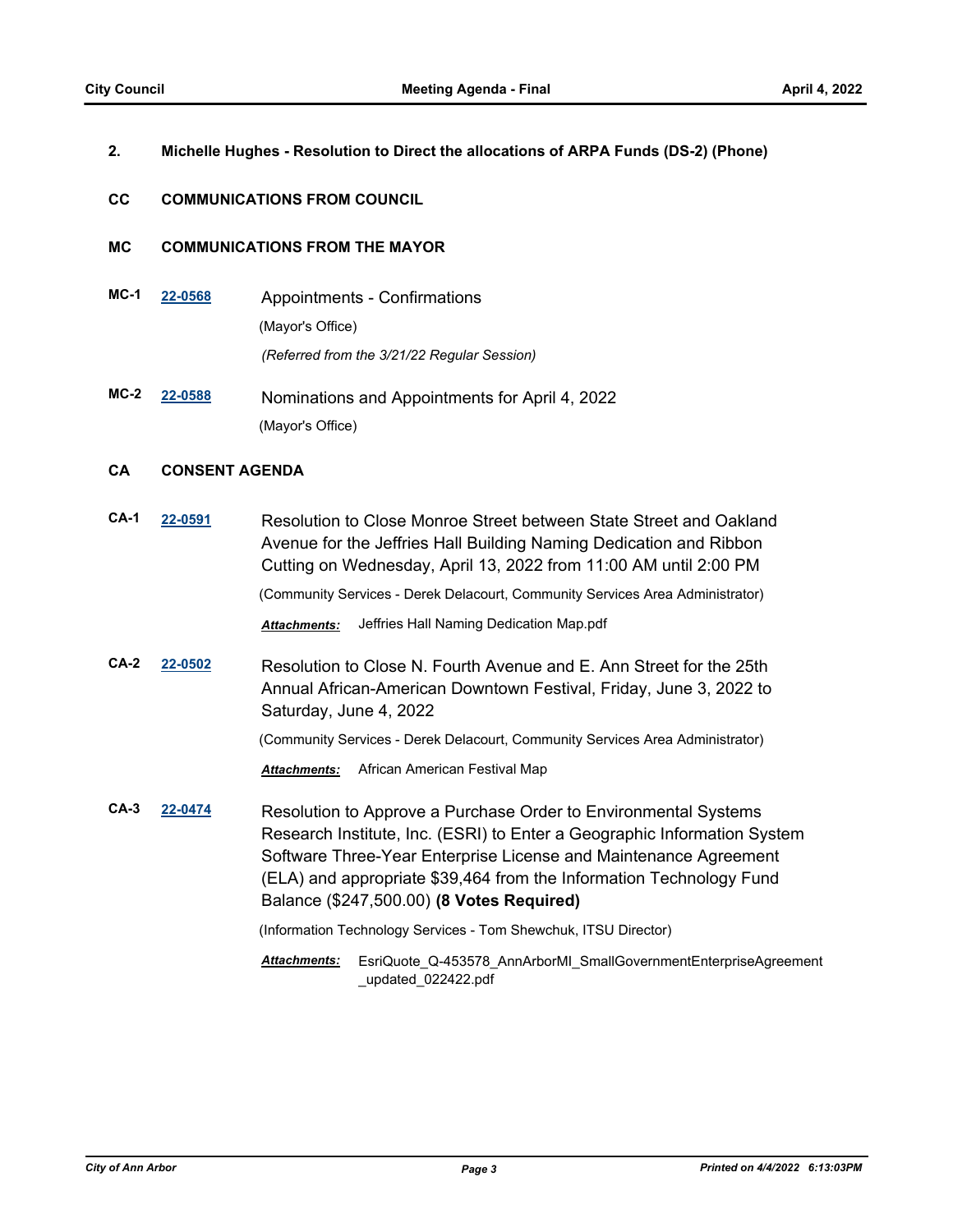| $CA-4$                 | 22-0311 | Resolution to Authorize Professional Services Agreements with Orchard,<br>Hiltz & McCliment, Inc. in the amount of \$500,000.00; Wade Trim<br>Associates, Inc. in the amount of \$500,000.00; Hubbell, Roth & Clark, Inc.<br>in the amount of \$500,000.00; and Spalding DeDecker Associates, Inc. in<br>the amount of \$300,000.00 for General Civil Engineering and Surveying<br>Services (RFP No. 22-02) |                                                                                                                                                                                                                                                                                                                                                                                          |  |  |
|------------------------|---------|-------------------------------------------------------------------------------------------------------------------------------------------------------------------------------------------------------------------------------------------------------------------------------------------------------------------------------------------------------------------------------------------------------------|------------------------------------------------------------------------------------------------------------------------------------------------------------------------------------------------------------------------------------------------------------------------------------------------------------------------------------------------------------------------------------------|--|--|
|                        |         |                                                                                                                                                                                                                                                                                                                                                                                                             | (Engineering - Brian Steglitz, Interim Public Services Area Administrator)                                                                                                                                                                                                                                                                                                               |  |  |
|                        |         | Attachments:                                                                                                                                                                                                                                                                                                                                                                                                | HRC PSA 22.pdf, OHM PSA 22.pdf, Spalding PSA 22.pdf, Wade Trim<br>PSA 22.pdf                                                                                                                                                                                                                                                                                                             |  |  |
| $CA-5$                 | 22-0375 | Resolution to Authorize Professional Services Agreements with DLZ<br>Michigan, Inc. for \$370,000.00; Professional Service Industries, Inc. for<br>\$530,000.00; Materials Testing Consultants, Inc. for \$920,000.00; and<br>NTH Consultants, Ltd. for \$140,000.00 for Construction Materials Testing<br><b>Services</b>                                                                                  |                                                                                                                                                                                                                                                                                                                                                                                          |  |  |
|                        |         | (Engineering - Brian Steglitz, Interim Public Services Area Administrator)                                                                                                                                                                                                                                                                                                                                  |                                                                                                                                                                                                                                                                                                                                                                                          |  |  |
|                        |         | Attachments:                                                                                                                                                                                                                                                                                                                                                                                                | A2 Contract Compliance Forms_MTC.pdf, A2 Contract Compliance<br>Forms_NTH.pdf, A2 Contract Compliance Forms_PSI.pdf, A2 Contract<br>Compliance Forms DLZ.pdf, PSA Work Statement AutoAl DLZ<br>220214_SIGNED.pdf, PSA_Work_Statement_AutoAl MTC<br>220214_SIGNED.pdf,<br>PSA_Work_Statement_AutoAl_NTH_Rev_220302_SIGNED.pdf,<br>PSA_Work_Statement_AutoAI IntertekPSI 220214_SIGNED.pdf |  |  |
| $CA-6$                 | 22-0483 | Resolution to Approve a Contract with Spence Brothers to Construct the<br>Headworks Improvement Project at the Wastewater Treatment Plant, ITB<br>No. 4706 (\$12,261,000.00)                                                                                                                                                                                                                                |                                                                                                                                                                                                                                                                                                                                                                                          |  |  |
|                        |         | (Public Services - Brian Steglitz, Interim Public Services Area Administrator)                                                                                                                                                                                                                                                                                                                              |                                                                                                                                                                                                                                                                                                                                                                                          |  |  |
|                        |         | Attachments:                                                                                                                                                                                                                                                                                                                                                                                                | Spence Bidpdf, Spence Contract rev1.pdf                                                                                                                                                                                                                                                                                                                                                  |  |  |
| <b>CA-7</b><br>22-0484 |         | \$1,600,275.53)                                                                                                                                                                                                                                                                                                                                                                                             | Resolution to Approve Amendment No. 2 to the Contract with Hubbell, Roth<br>& Clark, Inc. for the Headworks Improvement Project at the Wastewater<br>Treatment Plant, RFP No. 19-12 (\$831,187.00 Amendment, Contract Total                                                                                                                                                              |  |  |
|                        |         | (Public Services - Brian Steglitz, Interim Public Services Area Administrator)                                                                                                                                                                                                                                                                                                                              |                                                                                                                                                                                                                                                                                                                                                                                          |  |  |
|                        |         | Attachments:                                                                                                                                                                                                                                                                                                                                                                                                | HRC Headworks Amendment 2_final.pdf, AMENDMENT - 1 for HUBBELL<br>ROTH CLARK INC - WASTEWATER TREATMEN.pdf, HRC -<br>Headworkds Contract.pdf                                                                                                                                                                                                                                             |  |  |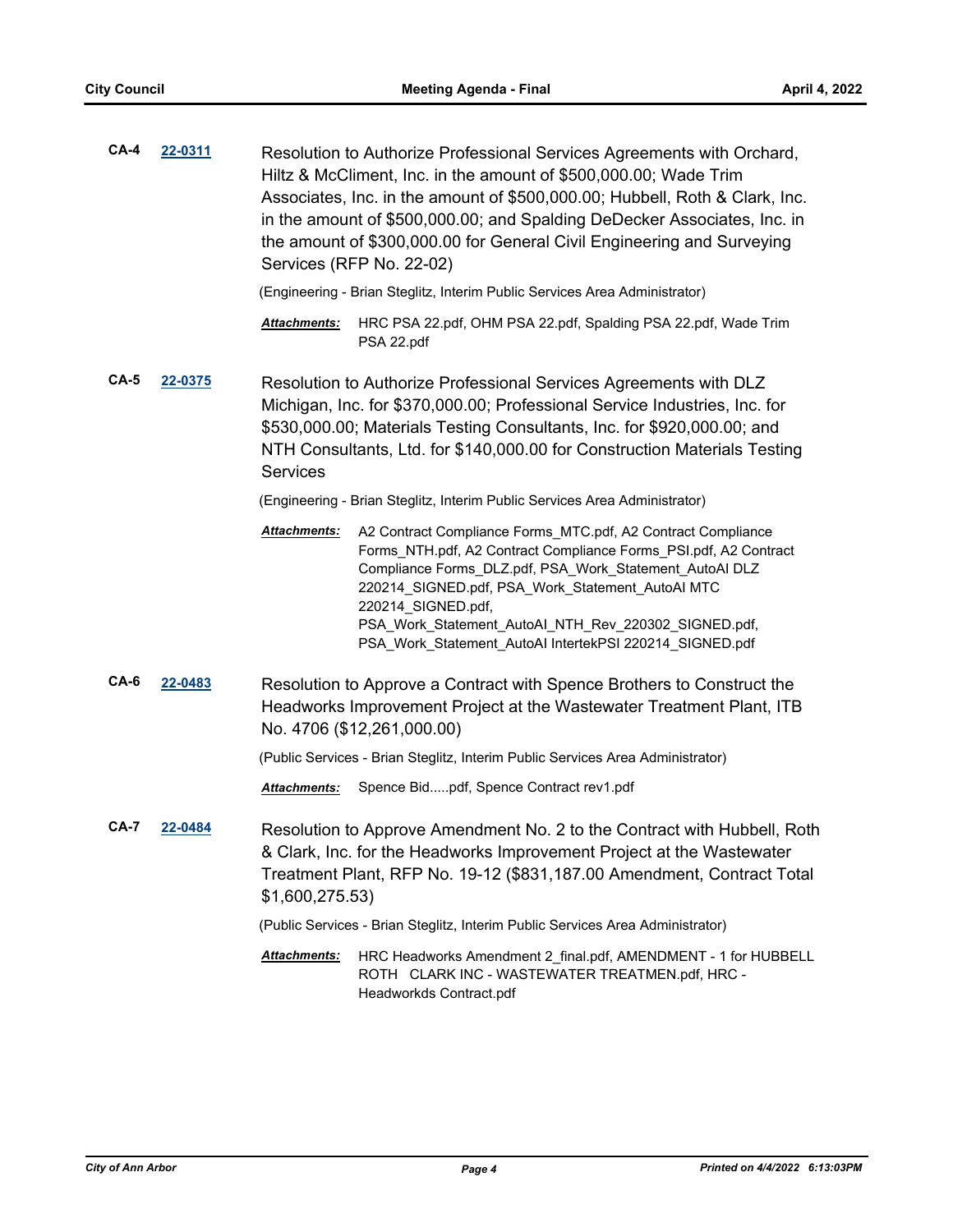| $CA-8$       | 22-0517                             | Resolution to Approve Public Art Enhancement Recommendations for<br>FY2023 - FY2028 Capital Improvement Projects                                                                                                                                                       |                                                                                                                                              |  |  |
|--------------|-------------------------------------|------------------------------------------------------------------------------------------------------------------------------------------------------------------------------------------------------------------------------------------------------------------------|----------------------------------------------------------------------------------------------------------------------------------------------|--|--|
|              |                                     | (Public Services - Brian Steglitz, Inteirm Public Services Area Administrator)                                                                                                                                                                                         |                                                                                                                                              |  |  |
|              |                                     | <b>Attachments:</b>                                                                                                                                                                                                                                                    | AAPAC - CIP Enhancement Summary for 2022.pdf, AAPAC Art<br>Enhancement Recommendations for FY2023-FY2028 Capital Improvement<br>Projects.pdf |  |  |
|              |                                     | (Attachments Revised 3/31/22)                                                                                                                                                                                                                                          |                                                                                                                                              |  |  |
| $CA-9$       | 22-0428                             | Resolution to Approve Professional Services Agreements with Fishbeck<br>for \$300,000.00, Hubbell, Roth & Clark, Inc. for \$300,000.00, and OHM<br>Advisors for \$300,000.00 for Wastewater Treatment Professional<br>Engineering Services (\$900,000.00) (RFP #22-05) |                                                                                                                                              |  |  |
|              |                                     | (Waste Water Treatment Plant - Earl Kenzie, Manager)                                                                                                                                                                                                                   |                                                                                                                                              |  |  |
|              |                                     | Attachments:                                                                                                                                                                                                                                                           | OHM As Needed PSA_Work_Statement.pdf, HRC As Needed<br>PSA_Work_Statement_AutoAl.pdf, Fishbeck As Needed<br>PSA_Work_Statement_AutoAl.pdf    |  |  |
| <b>CA-10</b> | 22-0383                             | Resolution Authorizing Sanitary Sewer Capital Recovery Charges for 2998<br>Geddes Av. (\$25,954.00)                                                                                                                                                                    |                                                                                                                                              |  |  |
|              |                                     | (Treasury Services - Michael Pettigrew, City Treasurer)                                                                                                                                                                                                                |                                                                                                                                              |  |  |
| <b>CA-11</b> | 22-0384<br>Geddes Av. (\$25,954.00) |                                                                                                                                                                                                                                                                        | Resolution Authorizing Sanitary Sewer Capital Recovery Charges for 3011                                                                      |  |  |
|              |                                     |                                                                                                                                                                                                                                                                        | (Treasury Services - Michael Pettigrew, City Treasurer)                                                                                      |  |  |
| PН           |                                     |                                                                                                                                                                                                                                                                        | PUBLIC HEARINGS (3 MINUTES PER SPEAKER)                                                                                                      |  |  |

## **FOR ZOOM MEETINGS, PHONE CALLERS CAN PRESS \*9 TO RAISE HANDS AND \*6 TO UNMUTE THEIR PHONES WHEN CALLED UPON TO SPEAK.**

**PH-1 [22-0269](http://a2gov.legistar.com/gateway.aspx?M=L&ID=29456)** An Ordinance to Amend Chapter 55 (Unified Development Code), Rezoning of 0.8 Acre from D1 (Downtown Core) to PUD (Planned Unit Development District), 350 S. Fifth Planned Unit Development (CPC Recommendation: Approval - 8 Yeas and 0 Nays). (ORD-22-03)

(City Planning Commission - Derek Delacourt, Community Services Area Administrator)

Attachments: ORD-22-03 Briefed.pdf, Ordinance 350 S Fifth PUD Zoning and Supplemental Regulations.pdf, Staff Report for January 20 2022 CPC w Maps.pdf, 350 S Fifth PUD Conceptual Plan.pdf, 1-20-2022 CPC Minutes w Links.pdf, Memo to City Council re affordable housing units or payment-in-lieu 3.24.22.pdf, 350 S Fifth Revised Supplemental Regulations - April 4 2020.pdf

*(See B-1)*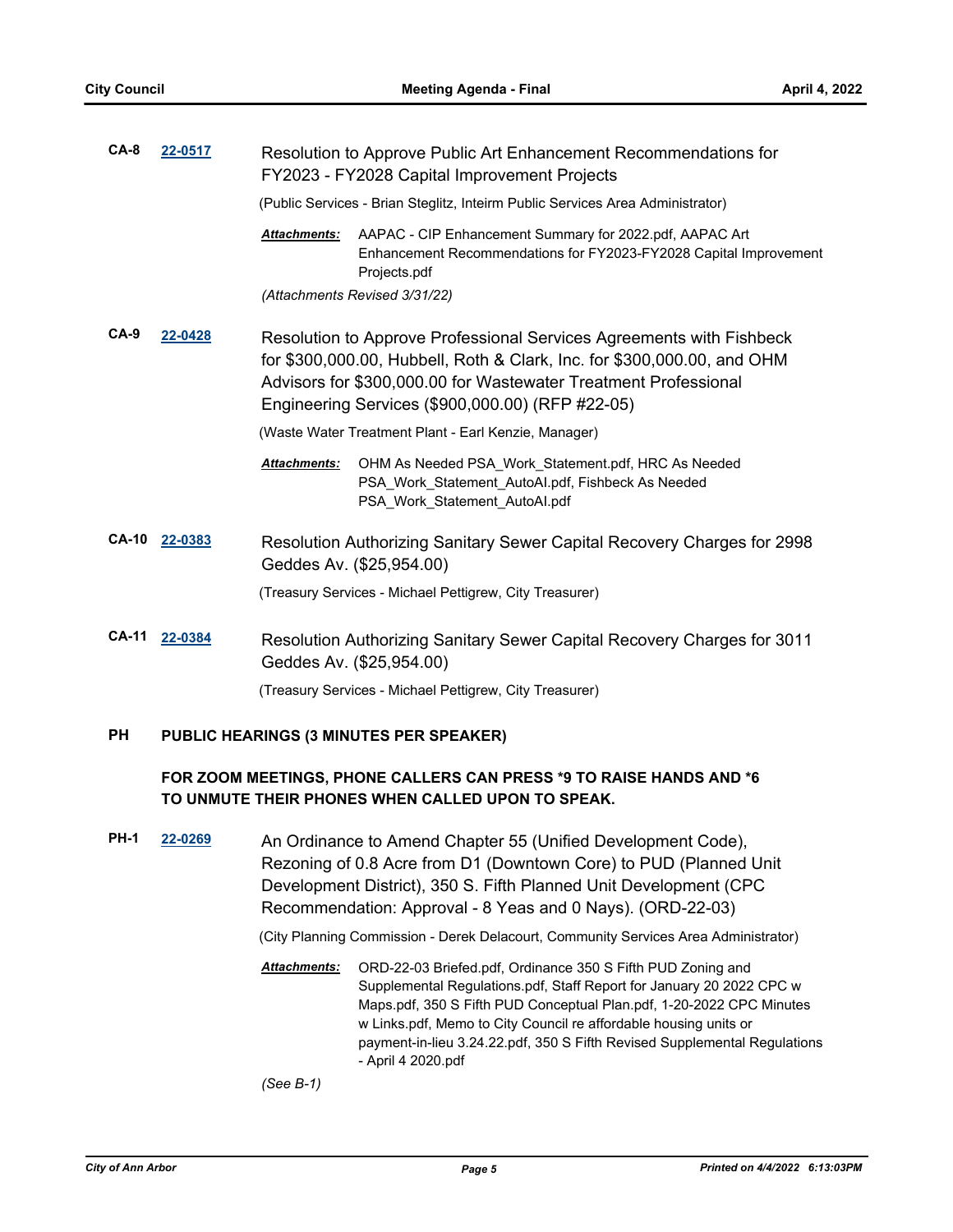| <b>PH-2</b>            | 22-0346 |                                                                                                                                                                                              | An Ordinance to Amend Chapter 55 (Unified Development Code),<br>Rezoning of 68 Lots in the South State Street and East/West Eisenhower<br>Parkway Area to TC1 (Transit Corridor District), City-Initiated Rezoning,<br>(CPC Recommendation: Approval - 8 Yeas and 0 Nays) (ORD-22-04)                                                                                                                                                                                                                                                                                                                                    |  |  |
|------------------------|---------|----------------------------------------------------------------------------------------------------------------------------------------------------------------------------------------------|--------------------------------------------------------------------------------------------------------------------------------------------------------------------------------------------------------------------------------------------------------------------------------------------------------------------------------------------------------------------------------------------------------------------------------------------------------------------------------------------------------------------------------------------------------------------------------------------------------------------------|--|--|
|                        |         | (City Planning Commission - Derek Delacourt, Community Services Area Administrator)                                                                                                          |                                                                                                                                                                                                                                                                                                                                                                                                                                                                                                                                                                                                                          |  |  |
|                        |         | Attachments:                                                                                                                                                                                 | ORD-22-04 Briefed.pdf, TC1 Staff Report.pdf, Ordinance TC1.pdf,<br>Ordinance Attachment A TC1 Rezoning Map.pdf                                                                                                                                                                                                                                                                                                                                                                                                                                                                                                           |  |  |
|                        |         | (See B-2)                                                                                                                                                                                    |                                                                                                                                                                                                                                                                                                                                                                                                                                                                                                                                                                                                                          |  |  |
| <b>PH-3</b><br>22-0437 |         | An Ordinance Authorizing the Issuance and Sale of Water Supply System<br>Revenue Bonds, Series 2022 to the Michigan Finance Authority (Roll Call<br><b>Vote Required - One Reading Only)</b> |                                                                                                                                                                                                                                                                                                                                                                                                                                                                                                                                                                                                                          |  |  |
|                        |         | (Financial and Administrative Services - Marti Praschan, CFO)                                                                                                                                |                                                                                                                                                                                                                                                                                                                                                                                                                                                                                                                                                                                                                          |  |  |
|                        |         | Attachments:                                                                                                                                                                                 | Affidavit of Publication - revenue bond issuance.pdf, 2022 DWRF Bond<br>Ordinance.pdf                                                                                                                                                                                                                                                                                                                                                                                                                                                                                                                                    |  |  |
|                        |         | (See C-1)                                                                                                                                                                                    |                                                                                                                                                                                                                                                                                                                                                                                                                                                                                                                                                                                                                          |  |  |
| <b>PH-4</b>            | 22-0347 | Resolution to Approve the Sartorius - 3874 Research Park Drive<br>Redevelopment Brownfield Plan (BRC Recommendation: Approval - 2<br>Yeas and 0 Nays)                                        |                                                                                                                                                                                                                                                                                                                                                                                                                                                                                                                                                                                                                          |  |  |
|                        |         | (Planning Services - Derek Delacourt, Community Services Area Administrator)                                                                                                                 |                                                                                                                                                                                                                                                                                                                                                                                                                                                                                                                                                                                                                          |  |  |
|                        |         | Attachments:                                                                                                                                                                                 | 3874 Research Park Brownfield Plan 3-15-22.pdf, 3874 Research Park<br>Brownfield Review Committee Staff Report.pdf, Sartorius Sustainability<br>Provisions.pdf                                                                                                                                                                                                                                                                                                                                                                                                                                                           |  |  |
|                        |         | $(See DB-1)$                                                                                                                                                                                 |                                                                                                                                                                                                                                                                                                                                                                                                                                                                                                                                                                                                                          |  |  |
| <b>PH-5</b>            | 22-0600 | Resolution to Approve Industrial Facilities Exemption Certificate between<br>the City of Ann Arbor and Sartorius BioAnalytical Instruments                                                   |                                                                                                                                                                                                                                                                                                                                                                                                                                                                                                                                                                                                                          |  |  |
|                        |         | (Community Services - Derek Delacourt, Community Services Area Administrator)                                                                                                                |                                                                                                                                                                                                                                                                                                                                                                                                                                                                                                                                                                                                                          |  |  |
|                        |         | Attachments:                                                                                                                                                                                 | AA A2Zero Sustainability Answers.pdf, City of Ann Arbor Tax Abatement<br>Policy, Guidelines and Criteria - December 4, 2006.pdf, Detailed Report _<br>Redevelopment of 3784 Research Park Drive _ Impact DashBoard.pdf,<br>diversity-fact-sheet-data.pdf, IFT Certificate Staff Memo.pdf, SAR CO2<br>Emmision plan.pdf, Sartorius - City-suggested Sustainability Provisions<br>from a2zero.pdf, Sartorius Economic Benefits .pdf, Sartorius IFT<br>Application Investment Schedule.pdf, Sartorius Sets Ambitious CO2<br>reduction targets.pdf, Sartorius Sustainability Efforts.pdf,<br>Sartorius_PA198_Application.pdf |  |  |
|                        |         | $(See DS-1)$                                                                                                                                                                                 |                                                                                                                                                                                                                                                                                                                                                                                                                                                                                                                                                                                                                          |  |  |

**A APPROVAL OF COUNCIL MINUTES**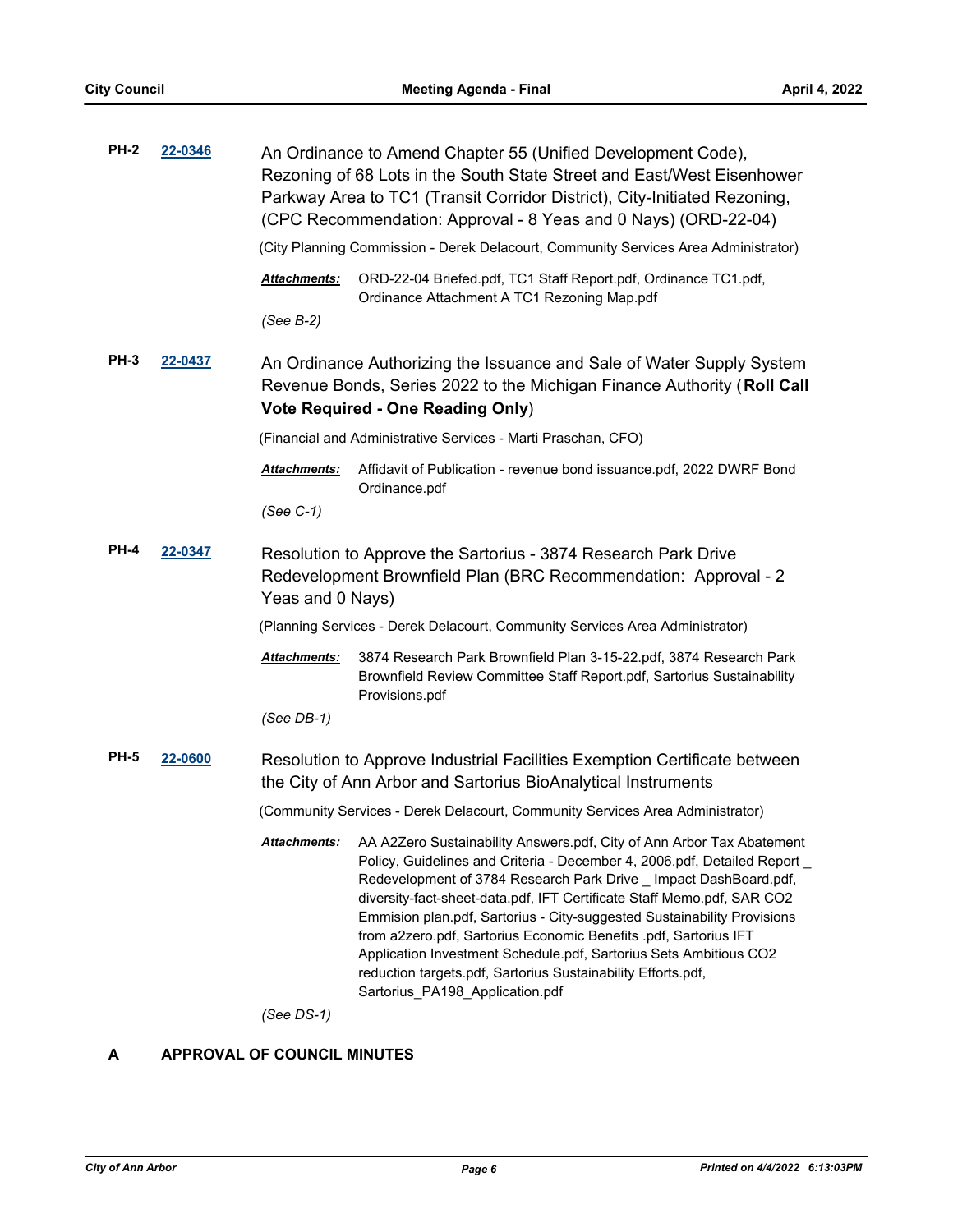**A-1 [22-0603](http://a2gov.legistar.com/gateway.aspx?M=L&ID=29781)** Regular Session Meeting Minutes of March 21, 2022 (City Clerk - Jacqueline Beaudry) *Attachments:* 03-21-22 Draft Minutes.pdf, 3-21 Council Emails.pdf *(Attachment Added 3/28/22)*

#### **B ORDINANCES - SECOND READING**

**B-1 [22-0269](http://a2gov.legistar.com/gateway.aspx?M=L&ID=29456)** An Ordinance to Amend Chapter 55 (Unified Development Code), Rezoning of 0.8 Acre from D1 (Downtown Core) to PUD (Planned Unit Development District), 350 S. Fifth Planned Unit Development (CPC Recommendation: Approval - 8 Yeas and 0 Nays). (ORD-22-03)

(City Planning Commission - Derek Delacourt, Community Services Area Administrator)

ORD-22-03 Briefed.pdf, Ordinance 350 S Fifth PUD Zoning and Supplemental Regulations.pdf, Staff Report for January 20 2022 CPC w Maps.pdf, 350 S Fifth PUD Conceptual Plan.pdf, 1-20-2022 CPC Minutes w Links.pdf, Memo to City Council re affordable housing units or payment-in-lieu 3.24.22.pdf, 350 S Fifth Revised Supplemental Regulations - April 4 2020.pdf *Attachments:*

*(See PH-1)*

**B-2 [22-0346](http://a2gov.legistar.com/gateway.aspx?M=L&ID=29533)** An Ordinance to Amend Chapter 55 (Unified Development Code), Rezoning of 68 Lots in the South State Street and East/West Eisenhower Parkway Area to TC1 (Transit Corridor District), City-Initiated Rezoning, (CPC Recommendation: Approval - 8 Yeas and 0 Nays) (ORD-22-04)

(City Planning Commission - Derek Delacourt, Community Services Area Administrator)

ORD-22-04 Briefed.pdf, TC1 Staff Report.pdf, Ordinance TC1.pdf, Ordinance Attachment A TC1 Rezoning Map.pdf *Attachments:*

*(See PH-2)*

#### **C ORDINANCES - FIRST READING**

**C-1 [22-0437](http://a2gov.legistar.com/gateway.aspx?M=L&ID=29621)** An Ordinance Authorizing the Issuance and Sale of Water Supply System Revenue Bonds, Series 2022 to the Michigan Finance Authority (**Roll Call Vote Required - One Reading Only**)

(Financial and Administrative Services - Marti Praschan, CFO)

Affidavit of Publication - revenue bond issuance.pdf, 2022 DWRF Bond Ordinance.pdf *Attachments:*

*(See PH-3)*

#### **D MOTIONS AND RESOLUTIONS**

**DC New Business - Council:**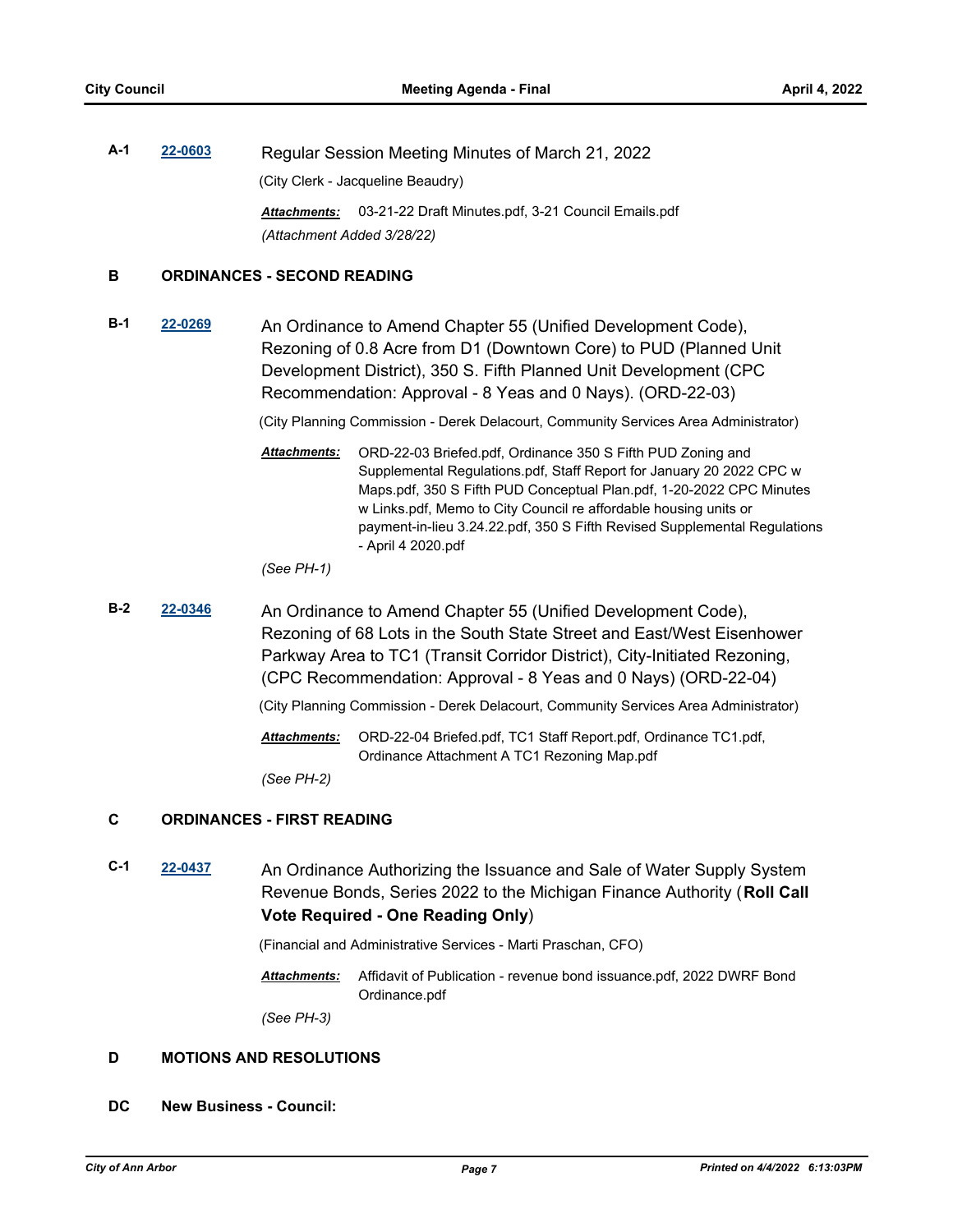| DC-1                               | 22-0613 | Resolution to Support The No Mow Initiative 2022 |                                            |  |
|------------------------------------|---------|--------------------------------------------------|--------------------------------------------|--|
|                                    |         | (City Council)                                   |                                            |  |
|                                    |         | Sponsors:                                        | Nelson, Disch, Griswold, Briggs and Hayner |  |
| (Added 3/31/22 and Revised 4/4/22) |         |                                                  |                                            |  |

#### **DB New Business - Boards and Commissions:**

**DB-1 [22-0347](http://a2gov.legistar.com/gateway.aspx?M=L&ID=29534)** Resolution to Approve the Sartorius - 3874 Research Park Drive Redevelopment Brownfield Plan (BRC Recommendation: Approval - 2 Yeas and 0 Nays)

(Planning Services - Derek Delacourt, Community Services Area Administrator)

3874 Research Park Brownfield Plan 3-15-22.pdf, 3874 Research Park Brownfield Review Committee Staff Report.pdf, Sartorius Sustainability Provisions.pdf *Attachments:*

*(See PH-4)*

#### **DS New Business - Staff:**

**DS-1 [22-0600](http://a2gov.legistar.com/gateway.aspx?M=L&ID=29778)** Resolution to Approve Industrial Facilities Exemption Certificate between the City of Ann Arbor and Sartorius BioAnalytical Instruments

(Community Services - Derek Delacourt, Community Services Area Administrator)

AA A2Zero Sustainability Answers.pdf, City of Ann Arbor Tax Abatement Policy, Guidelines and Criteria - December 4, 2006.pdf, Detailed Report \_ Redevelopment of 3784 Research Park Drive \_ Impact DashBoard.pdf, diversity-fact-sheet-data.pdf, IFT Certificate Staff Memo.pdf, SAR CO2 Emmision plan.pdf, Sartorius - City-suggested Sustainability Provisions from a2zero.pdf, Sartorius Economic Benefits .pdf, Sartorius IFT Application Investment Schedule.pdf, Sartorius Sets Ambitious CO2 reduction targets.pdf, Sartorius Sustainability Efforts.pdf, Sartorius\_PA198\_Application.pdf *Attachments:*

*(See PH-5)*

**DS-2 [22-0554](http://a2gov.legistar.com/gateway.aspx?M=L&ID=29732)** Resolution to Direct the Allocation of ARPA Funds

(City Administrator - Milton Dohoney Jr., Interim City Administrator)

220225 ARPA Public Engagement Results and Final RecommendationFinal.pdf, Proposed ARPA Amendments.pdf *Attachments:*

*(Attachment Added 4/1/22)*

**CLOSED SESSION UNDER THE MICHIGAN OPEN MEETINGS ACT, INCLUDING BUT NOT LIMITED TO, LABOR NEGOTIATIONS STRATEGY, PURCHASE OR LEASE OF REAL PROPERTY, PENDING LITIGATION AND ATTORNEY/CLIENT PRIVILEGED COMMUNICATIONS SET FORTH OR INCORPORATED IN MCLA 15.268 (C), (D) (E), AND (H).**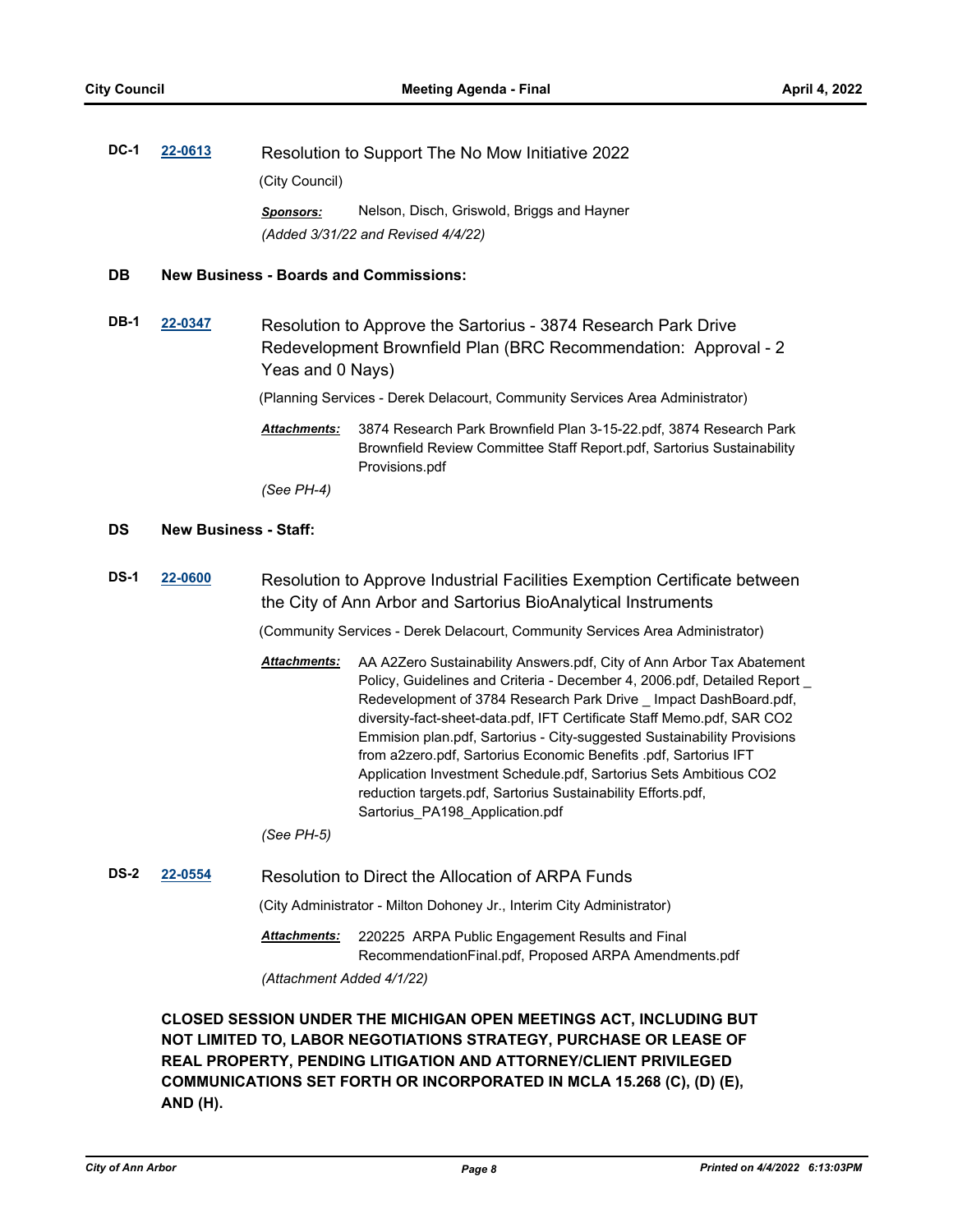#### **E & F CLERK'S REPORT OF COMMUNICATIONS, PETITIONS AND REFERRALS**

#### **E The following communications were referred as indicated:**

- **E-1 [22-0572](http://a2gov.legistar.com/gateway.aspx?M=L&ID=29750)** Areli Balderrama- Resignation from the Transportation Commission (City Clerk - Jacqueline Beaudry) *Attachments:* Balderrama Resignation.pdf
- **E-2 [22-0526](http://a2gov.legistar.com/gateway.aspx?M=L&ID=29704)** Human Rights Commission Resolution Requesting an Ordinance to Continue to Collect and Make Publicly Available Traffic-Stop Data (Human Rights Commission)

*Attachments:* AA HRC TRAFFIC STOP DATA Resolution.pdf

**E-3 [22-0549](http://a2gov.legistar.com/gateway.aspx?M=L&ID=29727)** Energy Commission Resolution to Begin Discussion with University of Michigan (U-M) for 2,000 Units of Net-Zero Affordable, Sustainable Workforce Housing on U-M's Ann Arbor Campus Properties and Agreement on Additional Student and Employee Residential Units Commensurable with U-M's Growth

(Energy Commission)

*Attachments:* Workforce Housing Resolution- from Energy Commission final.pdf

- **F The following minutes were received for filing:**
- **F-1 [22-0085](http://a2gov.legistar.com/gateway.aspx?M=L&ID=29276)** December 9, 2021 Historic District Commission Meeting Minutes (Historic District Commission)

*Attachments:* 12-9-2021 Historic District Commission Minutes.pdf

**F-2 [22-0146](http://a2gov.legistar.com/gateway.aspx?M=L&ID=29337)** Minutes of the December 1, 2021 ZBA Meeting (Zoning Board of Appeals)

*Attachments:* 12-1-2021 ZBA Minutes.pdf

**F-3 [22-0160](http://a2gov.legistar.com/gateway.aspx?M=L&ID=29351)** Ann Arbor Public Art Commission Meeting Minutes - December 2021 and January 2022

(Ann Arbor Public Art Commission - Craig Hupy)

Attachments: AAPAC Meeting Minutes - December 2021.pdf, AAPAC Meeting Minutes -Jan 2022.pdf, AAPAC 2022 Plan + Goals (2).pdf, A2PAC CIP Enhancement Report 2022.pdf, A2PAC CIP Enhancement Summary Update 2022.pdf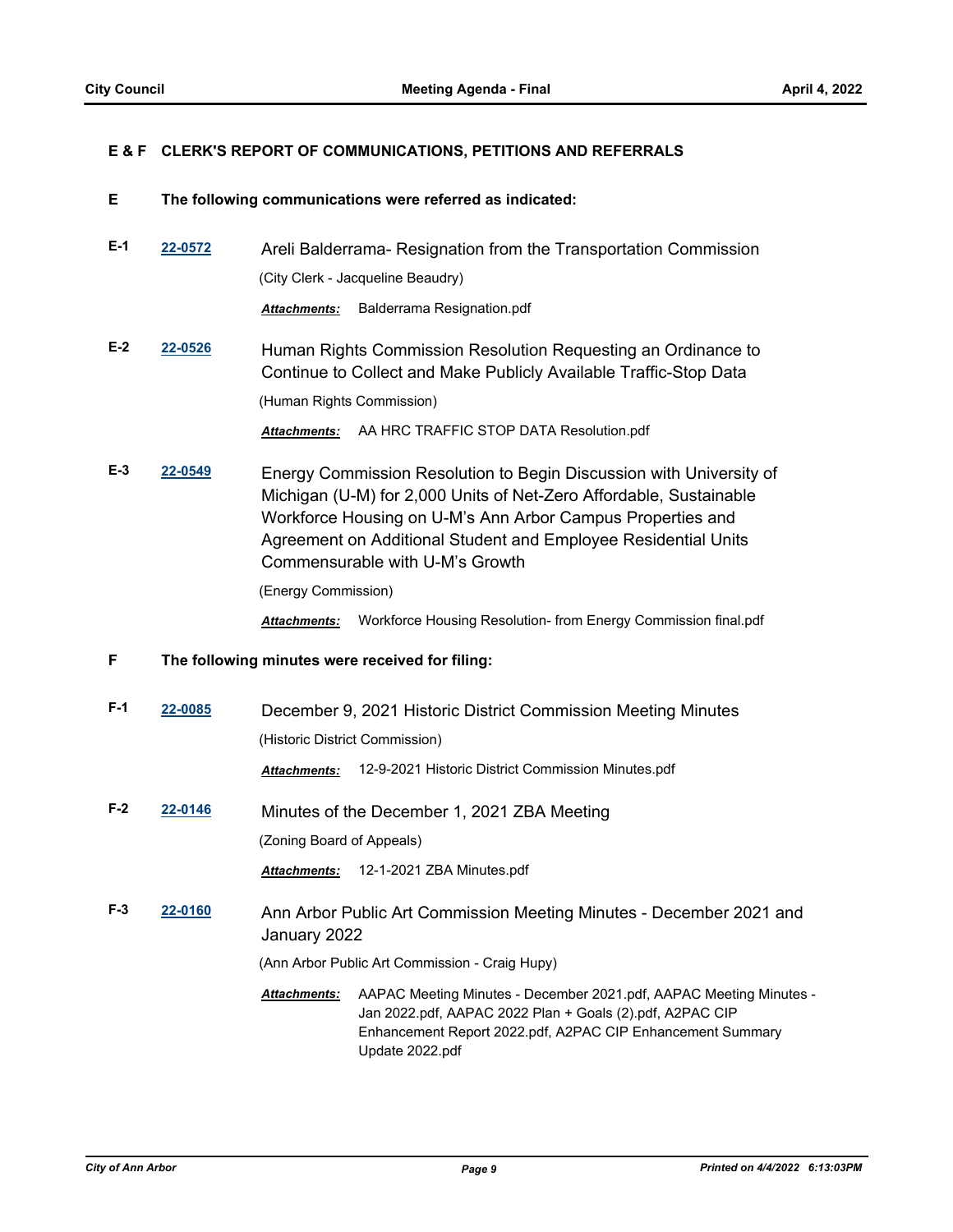| $F-4$   | 22-0412 | <b>HRC February Meeting Minutes</b> |                                                              |  |
|---------|---------|-------------------------------------|--------------------------------------------------------------|--|
|         |         | (Human Rights Commission)           |                                                              |  |
|         |         | <b>Attachments:</b>                 | HRC February Meeting Minutes16-Feb-2022-10-31-36-1 draft.pdf |  |
| $F-5$   | 22-0415 |                                     | <b>CODI February Meeting Minutes</b>                         |  |
|         |         |                                     | (Commission on Disability Issues)                            |  |
|         |         | <b>Attachments:</b>                 | CODI February Meeting Minutes01-Mar-2022-11-30-50.pdf        |  |
| F-6     | 22-0416 |                                     | February 1, 2022 City Planning Commission Meeting Minutes    |  |
|         |         | (City Planning Commission)          |                                                              |  |
|         |         | <b>Attachments:</b>                 | 2-1-2022 CPC Approved Minutes w Links.pdf                    |  |
| $F - 7$ | 22-0451 |                                     | Energy Commission Meeting Minutes of February 8, 2022        |  |
|         |         | (Energy Commission)                 |                                                              |  |
|         |         | <b>Attachments:</b>                 | Energy Commission Meeting Minutes Feb.8 2022.pdf             |  |
|         |         |                                     |                                                              |  |

## **G COMMUNICATIONS FROM THE CITY ATTORNEY**

**PUBLIC COMMENT - GENERAL (3 MINUTES EACH)**

**FOR ZOOM MEETINGS, PHONE CALLERS CAN PRESS \*9 TO RAISE HANDS AND \*6 TO UNMUTE THEIR PHONES WHEN CALLED UPON TO SPEAK.**

**COMMUNICATIONS FROM COUNCIL**

**ADJOURNMENT**

**COMMUNITY TELEVISION NETWORK (CTN) COMCAST CHANNEL 16, AT&T CHANNEL 99:**

**LIVE: MONDAY, APRIL 4, 2022 @ 7:00 P.M. REPLAY: FRIDAY, APRIL 8, 2022 @ 8:00 P.M.**

**REPLAYS SUBJECT TO CHANGE WITHOUT NOTICE**